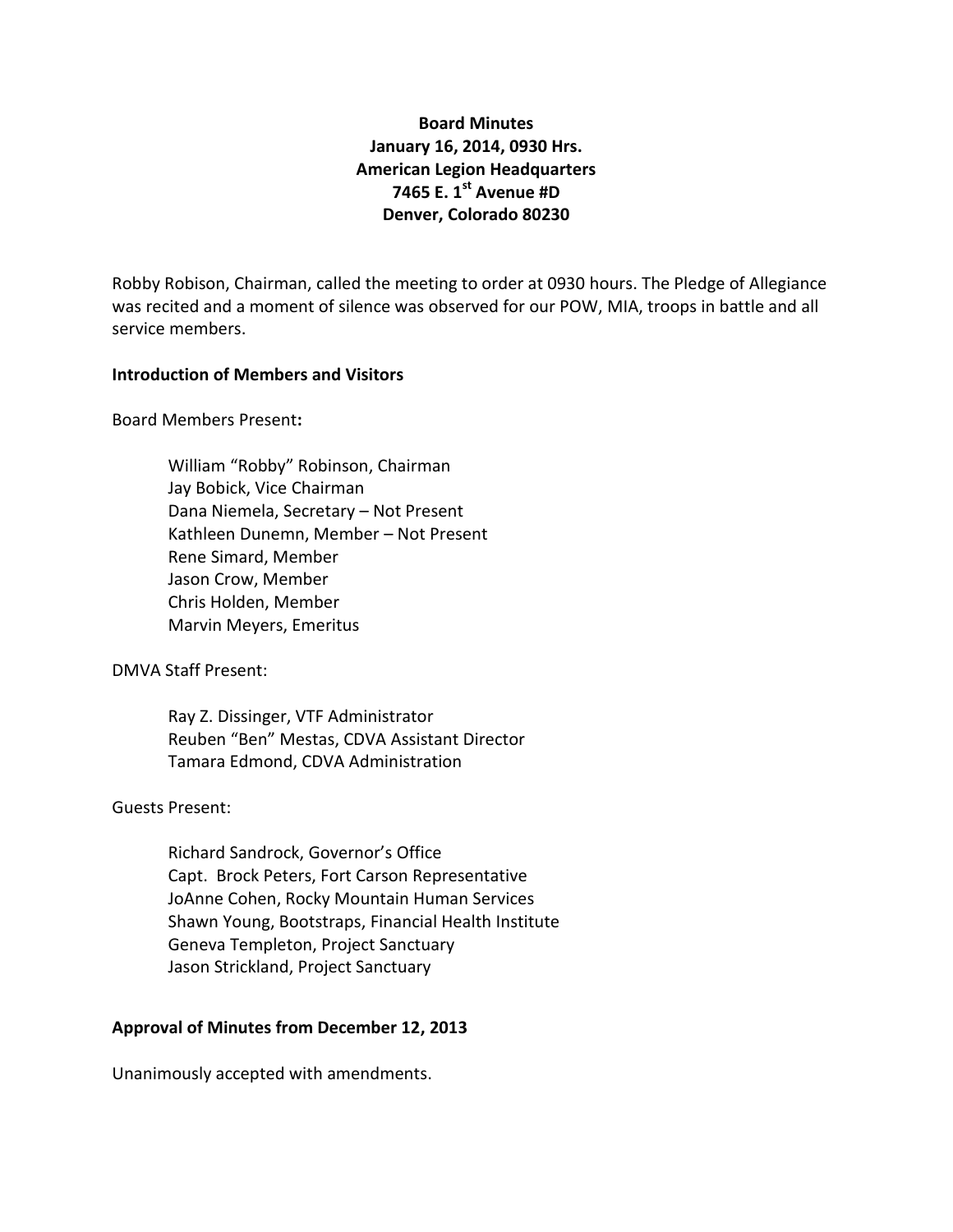#### **Board Comments**:

Chris Holden: He and Capt. Peters have been working hard to set up the agenda for February meeting held in Colorado Springs.

Marvin Meyers: UVC 42<sup>nd</sup> Award Banquet, March 30<sup>th</sup>, 2014 at the Renaissance Denver Hotel, 3801 Quebec Street, Denver, Colorado, with possibly Lieutenant General Michelle D. Johnson  $(19<sup>th</sup>$  Superintendent of the United States Air Force Academy) as speaker.

Robby Robinson: He spoke with Mindy Gates about update on the audit for Veterans' Trust Fund and he would email the confidential update with instructions for follow through.

There were no other comments.

### **Public Comments Non-agenda Items (limit 3 minutes)**

No Comments

## **Guest Presentations (Shawn Young, Bootstraps – Financial Health Institute and JoAnne Cohen, Rocky Mountain Human Services)**

#### Shawn Young: Bootstraps

Bootstraps focuses on asset building education with emphasis on 3 life skills: civic education, workforce education, and financial education. As an educator, teaching how to do budgets surfaced. Other financial curriculum were developed with basic assumptions that individuals would have an income, be willing to do a budget so they could save and invest to retire. He found that working with individuals in homeless shelters they did not have the resources available. Bootstraps offer training to empower individuals to have the tools to make new choices around money, health, and stress. He works with Rocky Mountain Human Services, and JoAnne Cohen. Their goal is to break down paradigms about resources available and how to control and reduce financial stress. When people are under stress they sometimes have maladaptive coping techniques particularly with financial stress. 75% of individuals surveyed said their stress was due to money, and 80% of medical issues were attributed to stress. Medical debt is the number one cause of bankruptcy. He presented an informational brochure on the "Asset Building Continuum" and said they were trying to break down the paradigms to help homeless veterans understand that they do have resources available and how to control or reduce financial stress.

### JoAnne Cohen: Rocky Mountain Human Services

They get their clientele through referral agencies such as OTF, CTAP, and Rocky Mountain Human Services. They have a collective vision to get the program into military installations. They presented written testimonials from clients who experienced transformation and "ah-ha"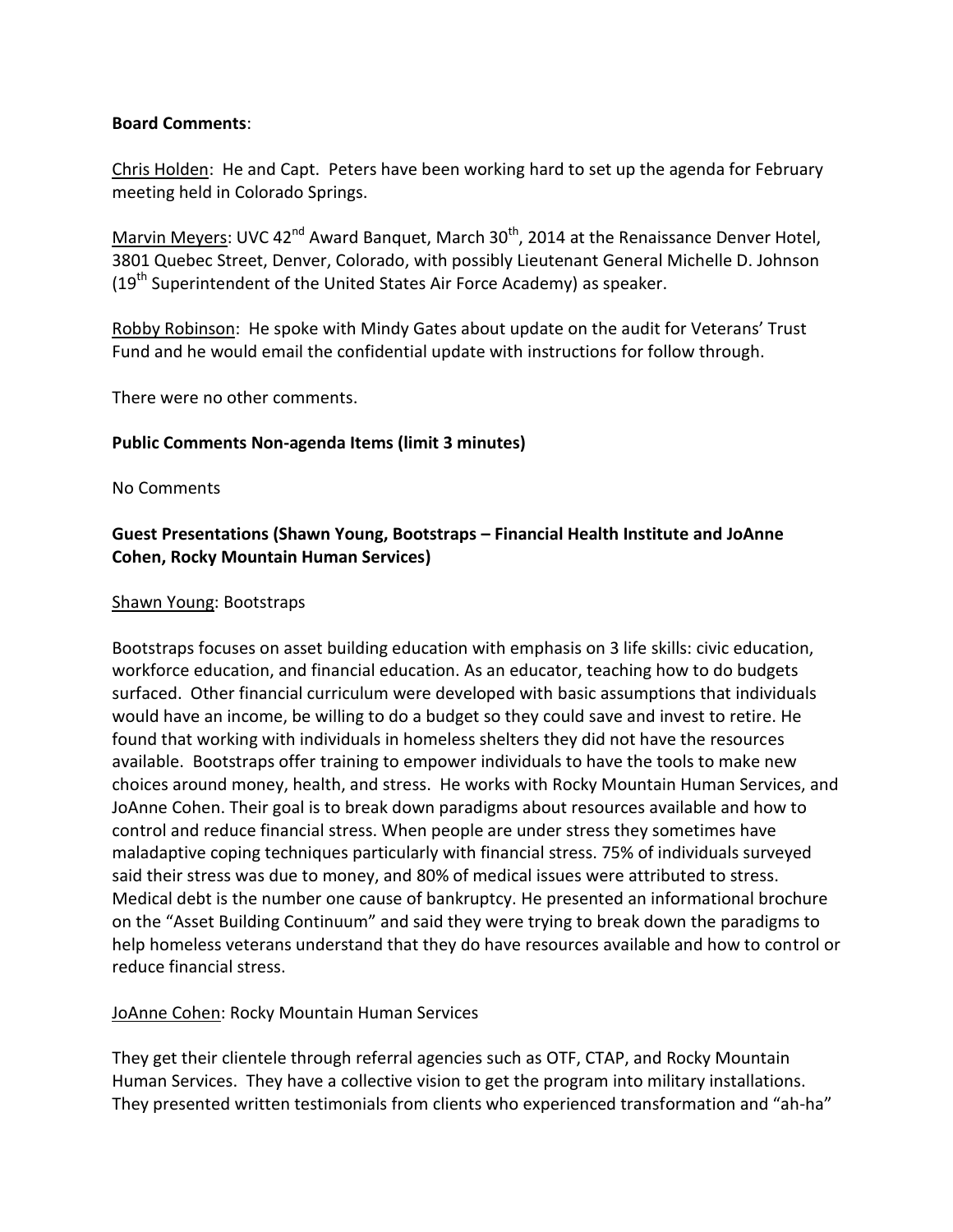moments when they realized they do have resources available and can learn behaviors to control or change their financial realities. She emphasized they are not financial planners but are educators. The classes they offer are facilitative where they create a safe environment to be open and learn from each other's experiences. They may ask a soldier to tell them what their benefits are and then through discussion connect the benefits to resources. They help individuals identify their values and goals. Then, help them get these in alignment to help individuals understand what money/assets they do have. Once a quarter, they hold classes. She said they have a class from 1pm to 5pm on 17 January, 2014 and another class next Friday, 24 January, 2014. The classes will be held at Rocky Mountain Human Services, 9900 East Iliff Avenue, Denver, CO 80231. Their vision is to help individuals have choices, gain confidence, and control over their lives. This can be life changing, transformational.

There were questions and answers from the Board. Shawn Young stated they received their funding by selling the program. They were a new venture and did not have results as of yet  $$ just testimonials form participants. The term "bootstraps" was not originally intended for veterans but from the expression "pick yourself up by the bootstraps."

Robby Robinson: We appreciate the information and thank you for coming.

# **Standing Reports**

## **Governor's Office**

Richard Sandrock: No new data on Fort Lyons.

1:00-2:00PM South High School January 16, 2014 Dedication and Plaque Ceremony honoring Maj. Gen. Keith Ware.

January 27<sup>th</sup>-31<sup>st</sup>, 2014 Metro Denver Homeless will be conducting the "Point in Time Survey" as a requirement from HUD. Metro Denver Homeless used grant money to hire formerly homeless veterans to find and note homeless veterans in Denver. Anyone interested in volunteering for a shift, please contact Richard Sandrock.

## **Division of Military and Veterans Affairs (DMVA)**

No Report

# **Veterans Trust Fund**

Ray Z Dissinger: Executing the VTF and getting new applications. We are going into a new Colorado Operations Accounting System.

- Strategic Plan-priorities for handling the VTF
- Provide money for immediate needs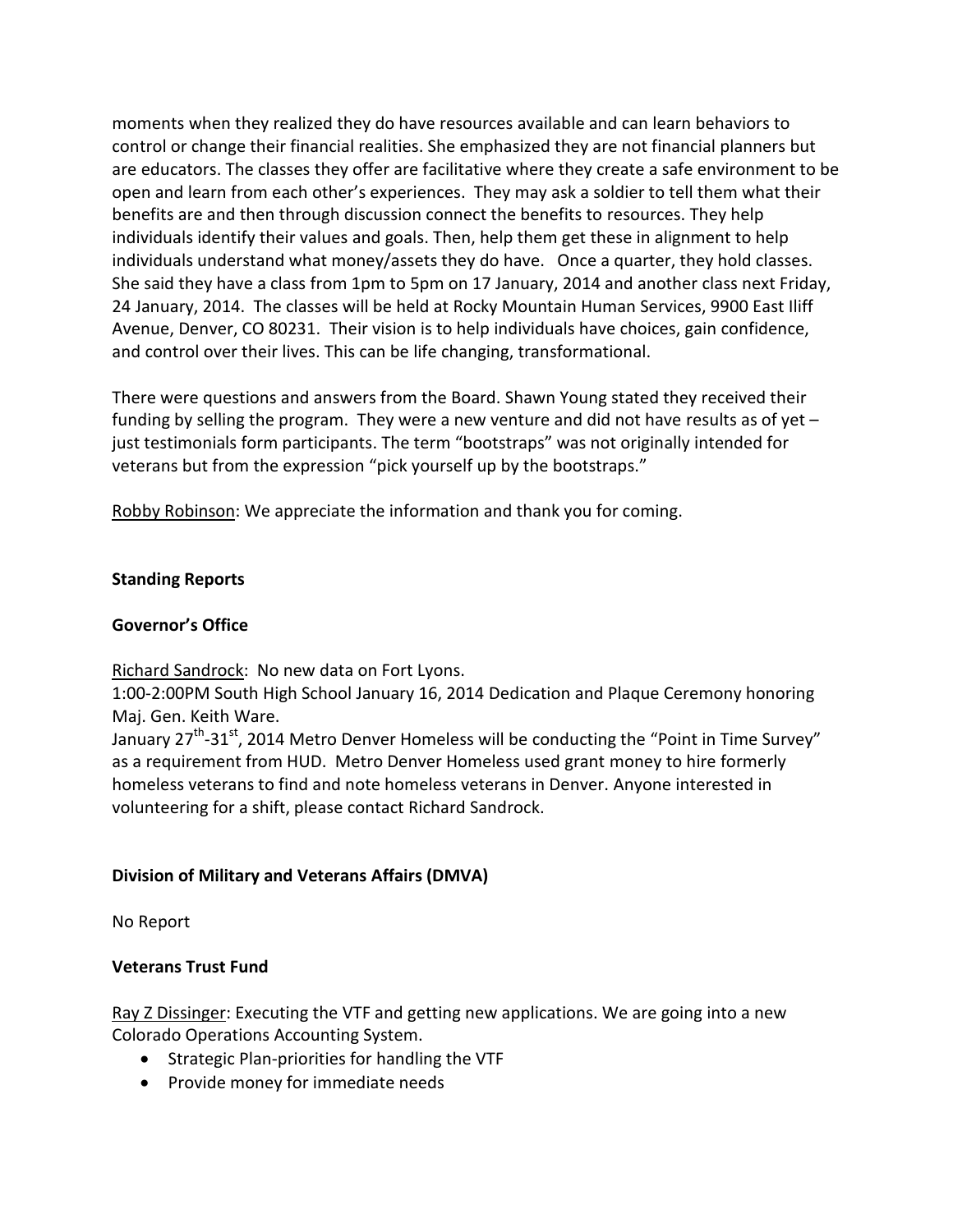- $\bullet$  1<sup>st</sup> grant requests-1 out of 5 did not have all the required documents so he is emailing or calling them to complete the application. They need to have W-9 and Statement of Good Standing Certificate.
- Under the new system, the W-9's need to be reentered and electronic funds transfer set up.
- Grantees will have to register in the system to get any contract with the State and it can be difficult to get them registered.
- The deadline for grant applications is 1 March 2014.
- Review of grant packets will be in April and recommendations will be voted on in May.

# **Veteran's Assistant Grant**

Ben Mestas: \$600K still needed to be spent - Les Kennedy is contacting them. The largest concern is \$150K requested by the Governor's Office for Homeless Outreach facility with only about \$30K expended.

# **Division of Veteran Affairs Report**

## Ben Mestas:

- 1.) New Hires: Carissa Snyder started January  $7<sup>th</sup>$ , we are now fully manned.
- 2.) Report
	- Walk-ins: 272 (265)
	- Phone Calls: 1676 (1039)
	- New POA's: 371 (365)
	- New Claims: 746 (723)
- 3.) Cemetery: Total as of this date: 2,725 (2,031 veterans, 689 spouses, 5 dependent children). Governor Vanderhoff interment- resident of Glenwood Springs, he owned a sporting goods business there. The frost line remains at 6 inches.
- 4.) VA Bill Kane retired 01/10/14 anticipate 7 months to fill the slot. Melanie (Reneye) Murphy is acting Director.
- 5.) Training Conference Invited speakers include: State Community Living Centers, Delta Dental, VA Mental Health/TBI Counselors, as well as other speakers form the Division and VA Staff

## **State Veterans Nursing Home (SVNH) Update**

Jay Bobick: Following Veterans Assistance fund authorization bill- the Long Bill Addition, discussion with legislature to make this a statute, sponsor- Su Ryden (Arapahoe) working with co-sponsors. If the statute passes then it will be a good move forward, there would be not dollars on the bill.